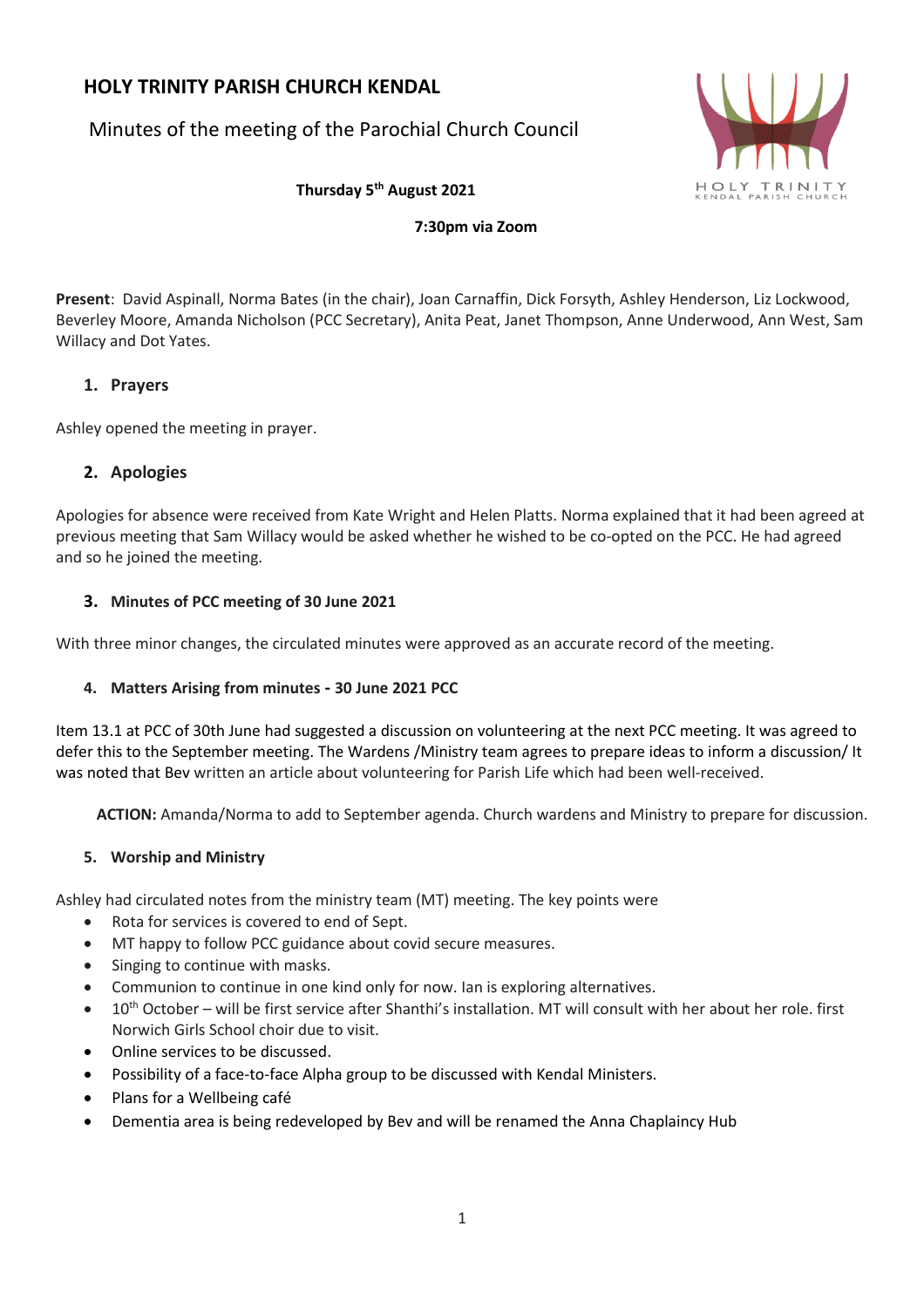# **6. Evensong**

After the re-opening of church after the first lockdown the PCC made the decision not to reinstate Evensong at that point, but this was a suspension not a final decision. It was agreed to defer a decision about the future of Evensong until Shanthi arrives. It was noted that the choir is not back until choir in September.

# **7. Health and Safety and Covid restrictions (new)**

Ann West gave a brief summary of the current guidance which is line with CoE guidelines. There are no mandatory rules.

- masks wearing for main services continued.
- For occasional services (weddings, baptisms) they can be removed once in pews
- social distancing of 1m encouraged.
- Leave pews as they are for now.
- Hand sanitiser remains.
- Ventilation maintained.
- Test & Trace available but not compulsory.
- Play area available for Gathering service.
- Refreshments after services: Ann thinks she has enough volunteers for September start. It was agreed to rial one session of coffee between 9:30 and the Gathering.
- Peace to remain as now wave.

# **8. Finance**

This item was deferred as Helen is on holiday.

# Building Update

*i. Repairs to porch and pinnacles.* 

Dave Aspinall asked for PCC approval to proceed with both the porch roof repairs and the repair of pinnacles on the church roof. The porch has serious problems with dry rot which is in danger of spreading to the main building. Estimates of the cost of the porch repair have been received and the likely cost is in the range of £68,000 to £74,000 plus VAT. Mike Darwell, our architect, has identified three pinnacles which require urgent repairs to prevent further debris falls with an estimated cost £31,000 plus VAT

# The motion to approve to proceed with both these works was proposed by Dick Forsyth and seconded by Anita **Peat. It was approved unanimously by the PCC.**

The porch and pinnacle work needs to be done urgently and funding is a priority. Funds from the Kirkland Trust may be available.

Norma reported that Helen submitted a funding bid to support the work for porch and pinnacles at short notice. It would contribute about £120,000 if successful. Norma noted that many funding bids operate on very short deadlines so that bids need to be prepared and ready to go. The PCC noted that we are spending the money on detailed specifications of the work needed so we can launch these applications at short notice. The PCC thanked Helen for her work on the bid

# **9. CAP update**

This item was deferred to the next meeting.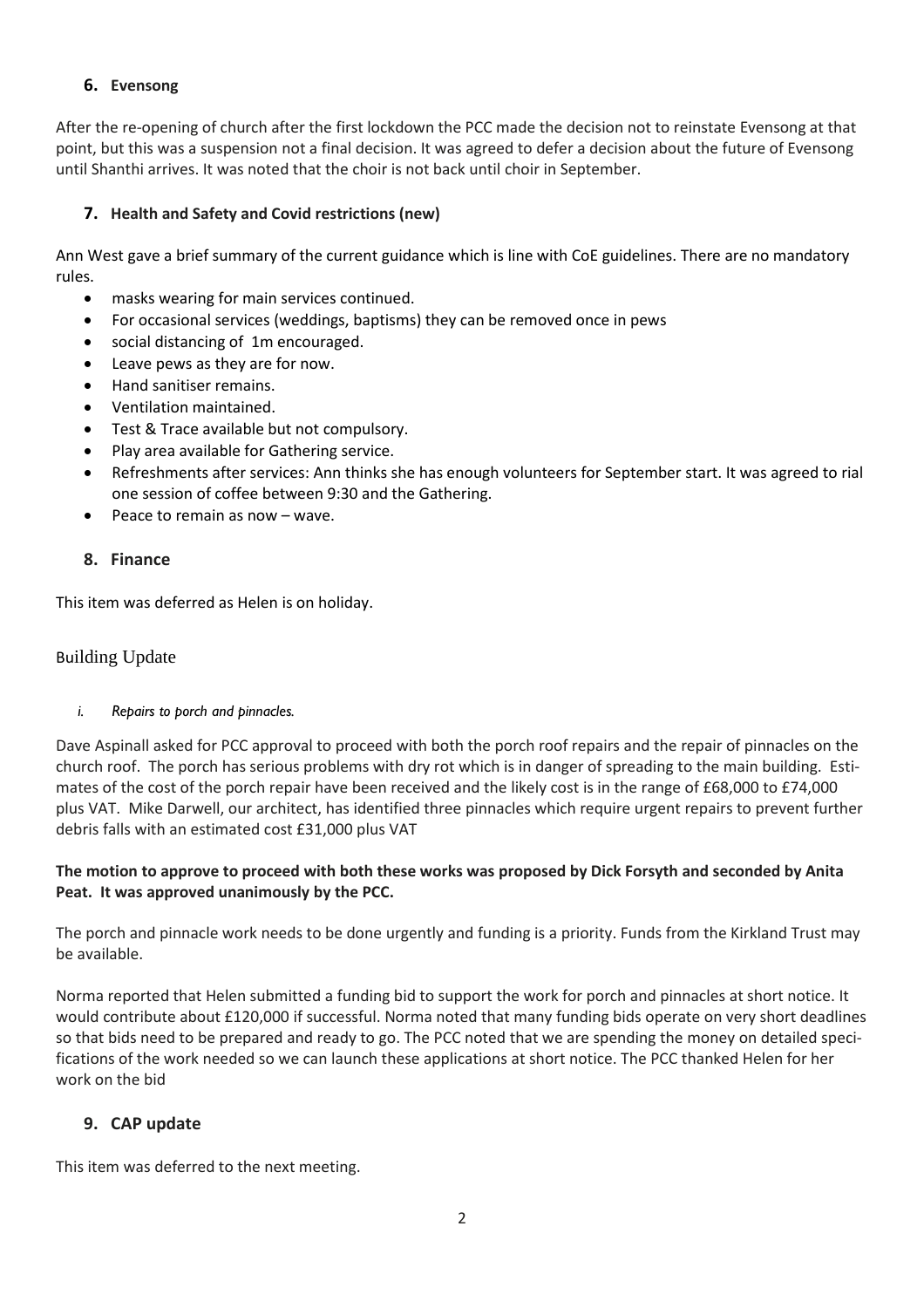# **10. Safeguarding**

Janet reported that four people on PCC need to complete safeguarding training. The Welcomers had made good progress in completing online courses. Four people still need face-to-face courses. Janet reminded the PCC that the parish was committed to Safer recruitment policies which involve role descriptions, application forms etc. These needed time to process so helpers could not start immediately.

**ACTION:** PCC members to complete safeguarding as required.

# **11. Torchlight – Garden of Delights**

The Torchlight festival will be different this year and will be a 3-day event. The church's contribution will be a Garden party on Saturday in front of the Church which is to be organised by Dot.

# **12. Children's work**

Libby has resigned and is now on holiday. Her funding has been grants and children's work will be a priority for Shanthi to review.

Dot raised the issue of the Toddler group which was run by Libby as an employee of the church. It is now to be run by volunteers (Dot, Liz Lockwood and Margaret Wilson who are all DBS checked) . There has been concern about whether it is allowed for them to run the group as some-one with leadership safeguarding training is required. But this training is not currently available. Dot and Liz argued how important it was for this work to continue in September. Liz also expressed concern about the lack of children's activity during services. Norma has asked for advice from the Diocese but has not had a response. Anne Underwood offered to help in the short term as she has the Safeguarding leadership certification. Norma will chase for a response in next week – and contact Dot.

**ACTION:** Norma to contact Dot and other helpers in the week.

#### **13. Chinese banner**

Dick had circulated a briefing paper about the change in plan for the Chinese banner. Dick has recently learnt that banner was considered a memorial to soldiers from the Border Regiment and now thinks it should stay in church with a plaque and background information. It is not considered appropriate to move a war memorial and the Museum of Military Life cannot display the banner. Dick has explained to the Border Regiment and Museum of Military Life that the church is unable to insure the banner as it cannot be replaced. The PCC agreed to this change of plan.

# **14. Bell ringing**

Dick reported a conversation with Kevin from the bell-ringers who have started practising again and making plans to resume ringing for services, in line with guidance from their national associations. PCC reported positive comments on social media about bells ringing on Wednesday 4<sup>th</sup> which Dick agreed to pass onto Kevin.

#### **15. Concerts**

Midday concerts have resumed in church and a Lake District music concert took place last Sunday evening, which was well-organised and successful. The church has a booking in November for Cumbria Festival Chorus, which will consist of a large choir and orchestra plus concert goers. This would not be possible with our current covid 1m